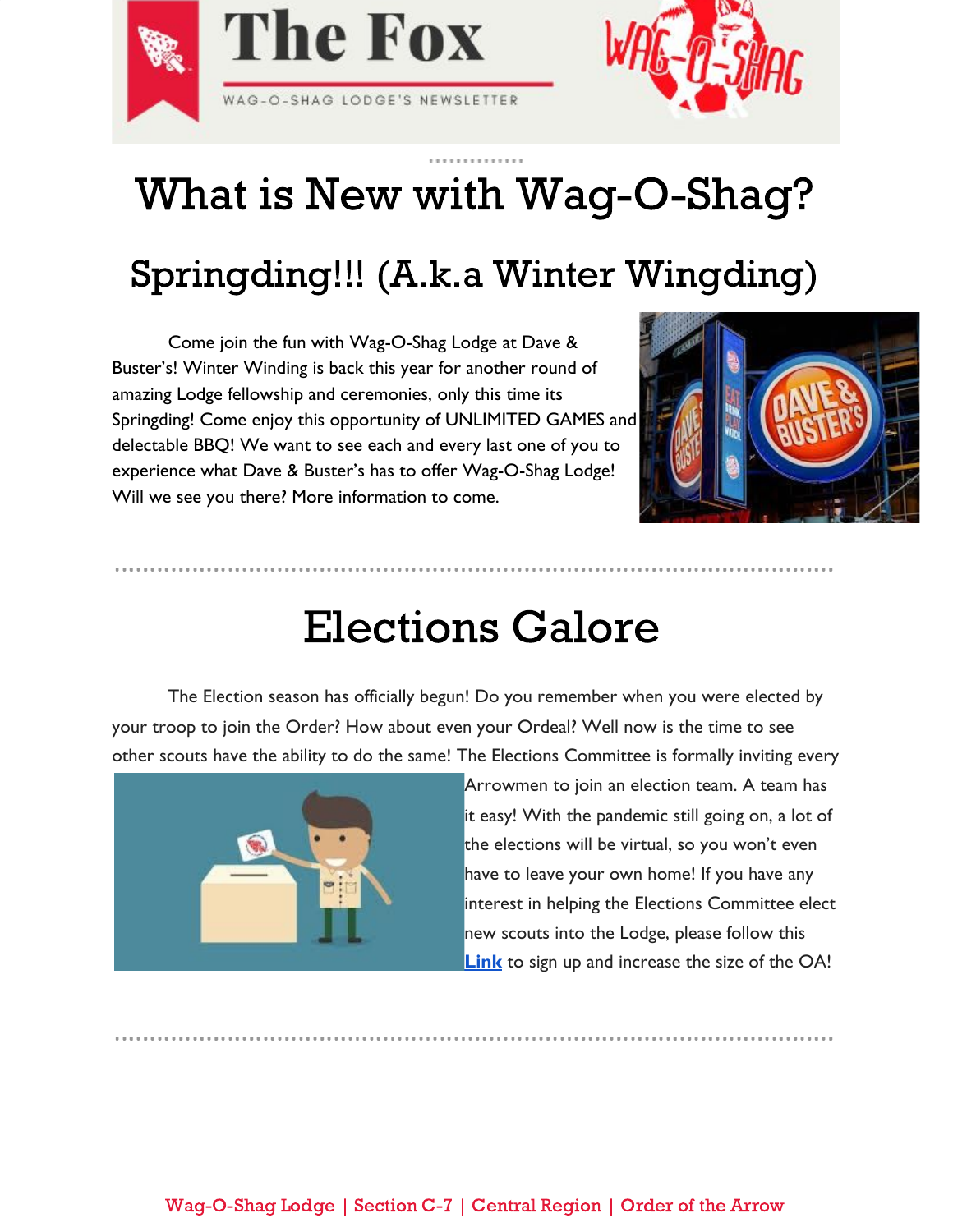## OA Unit Reps Wanted

Any Arrowman who is their Troop, Ship, or Crew representative, we are calling to you! The Training and Outreach Committees are in the process of creating OA Rep. training to train our scouts how to communicate between the Lodge and your unit. As your responsibility to this role, we would love to see as many arrowmen show up! This is not just for OA Reps. either! If you are an Arrowman who would love to learn how to better communicate, **Please fill out [this](https://forms.gle/vrYs5so8YGgH4Cxz6) google form** so that we can get to know you and get you more information! Remember, if you are an



OA Rep. or any scout who would like to learn how to better communicate, please consider attending. Oh! Did I mention there will be free pizza?! More information to come.

## Seeking Swag Ceremonialists!

Ceremonies are the basis for inducting new members into the Order and the first thing new Arrowmen see of the OA. We are looking for some amazing Arrowmen who would love to star in these ceremonies as Allowat Sakima, Meteu, Kichkinet, or even Nutiket! If you have



any interest in being a ceremonialist, please contact our Ceremonies Chairman at **[ceremonieschair@wagoshag.com](mailto:ceremonieschair@wagoshag.com)**. Sign up soon! The spots are already being filled as you read this!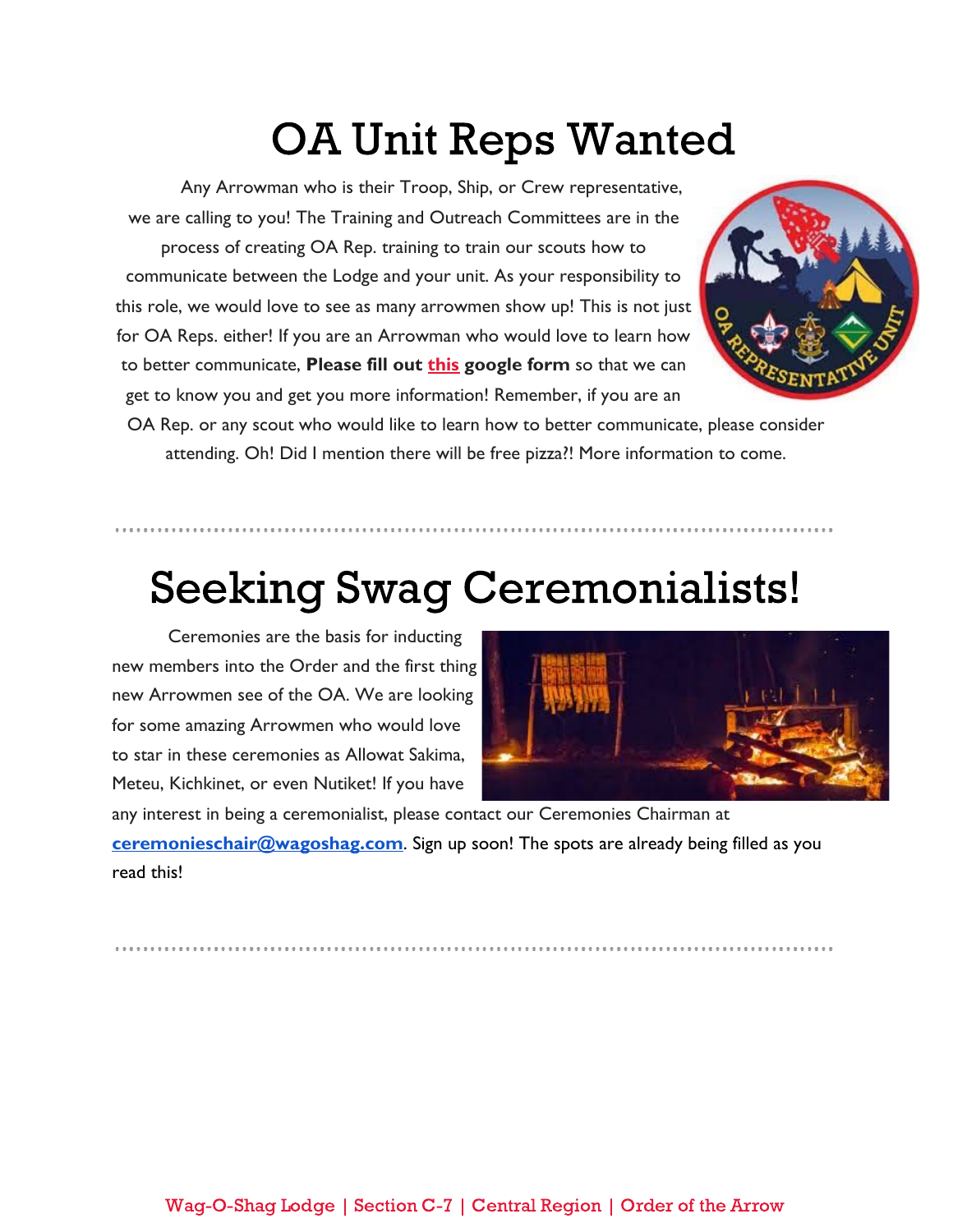## Chapter Chats...

Shooting Star Fox Chapter: "The Shooting Star Fox held a fellowship event at SkyZone on December 11th. Everyone that showed up had an amazing, fun-filled time that included dodgeball, zipline, trampolines, an obstacle course, and basketball. A total of 7 people signed up for the event and had a

fantastic time! We hope to see you at our next Event at Camp Long Lake on January 22-24th where we will have a Mario-Kart Tournament and

other astounding activities!"

-Josh Noonan | 2020-21 Shooting Star Fox Chapter Chief

Galaxy Fox Chapter: "Join the Galaxy Fox Chapter these next few months in some great activities. On January 23rd we are going to have a Chapter event helping out local charities. More information to come. Followed up we will be socializing in the park and helping clean up litter. Finally, February 19-20 we are going to have our first annual Lock-in! Details for both events are still in the works, so keep your eyes on the Fox!"



-Logan Woessner | 2020-21 Galaxy Fox Chapter Chief

## Lodge History in the Making

Arrowmen, past and present: is there anything you remember fondly that you wish would be remembered for a long time? Are there any memories since joining the OA you want to share? If you have any stories related to Brotherhood, Cheerfulness, or Service, please email me, at **[lodgesecretary@wagoshag.com!](mailto:lodgesecretary@wagoshag.com)** We are trying to increase our Lodge's history books so future arrowmen will be able to see our achievements today. We want these books bursting from their seams with how many memories are filled in it. So send in anything you can!

-Mike Penn | 2020-21 Lodge Secretary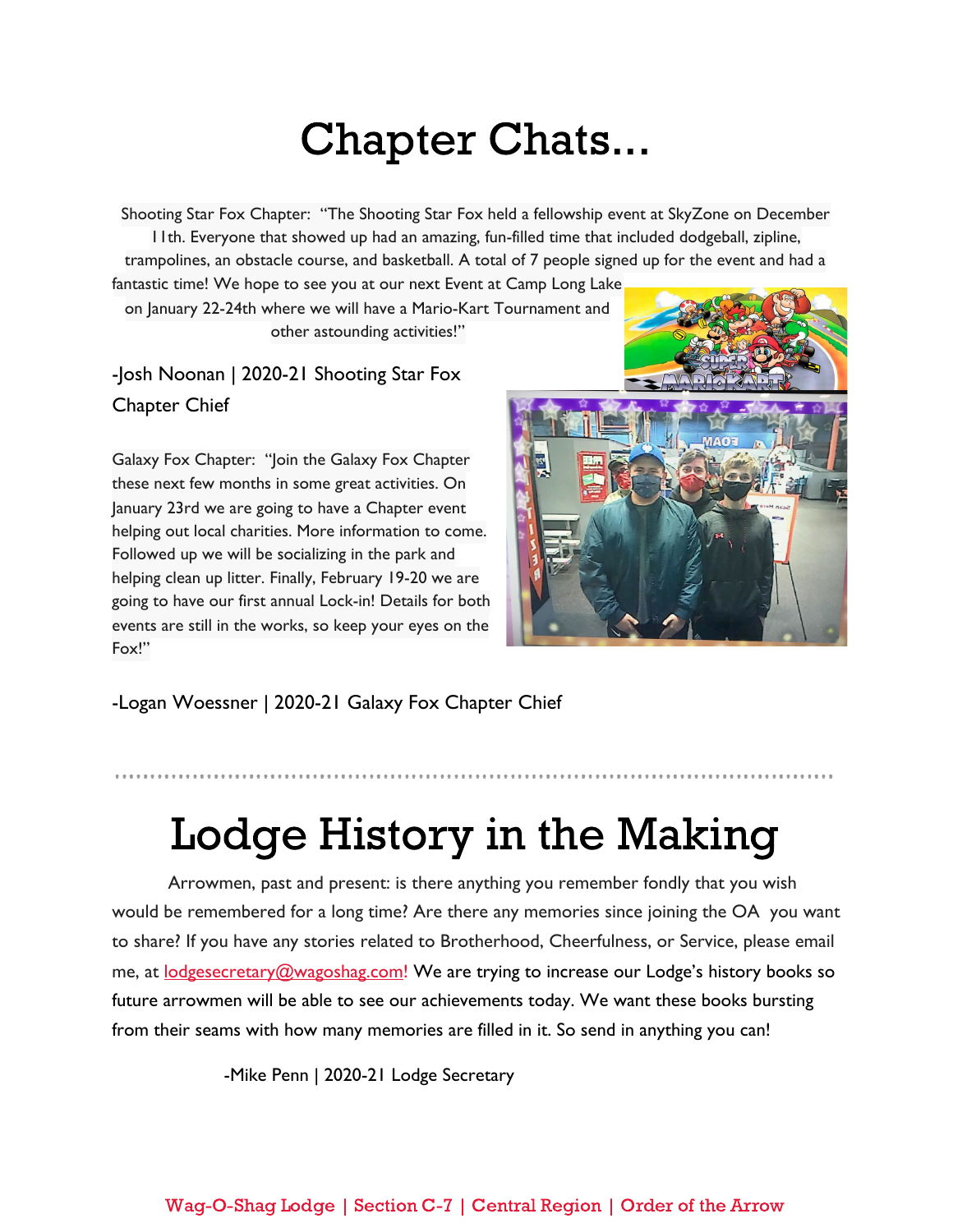## Winter Council of Chiefs Update

WCOC IS GOING TO BE SO LIT! Even though the event is virtual this year, we're still bringing the fun to you! From fun and games to short trainings, to learning more about the 2021 Section Conclave: Building a Lasting Future, you're going to have a great time. We've kept everything from our post-event surveys in mind when planning this event, so it's sure to be the best one yet! Keep your eyes glued to our social media (@oasectionc7) for more information, and I'll see you on January 24th!!



-Robbie Dzierzanowski | 2020-21 Section C-7 Secretary



# Staff the 75th at Camp Long Lake

 Preparations are underway for the 2021 summer camp program, our 75th anniversary season! Those who are interested, or know someone who would be great to join our CLL family, please have them [apply online.](https://docs.google.com/forms/d/e/1FAIpQLSee7UAHGRYlNMBqXUMBXp46XU0g91fWnoDPphLS7uCQf9nn5Q/viewform) Applicants must be at least 15 years of age. Our summer employment runs from June 11-August



 $\lambda$ 

8 with two-weekend training commitments in the spring. The next round of interviews will be held January 9-10. Please reach out with any questions you might have to [campdirector@pacbsa.org](mailto:campdirector@pacbsa.org)**.**

-Brad Singer | CLL Camp Director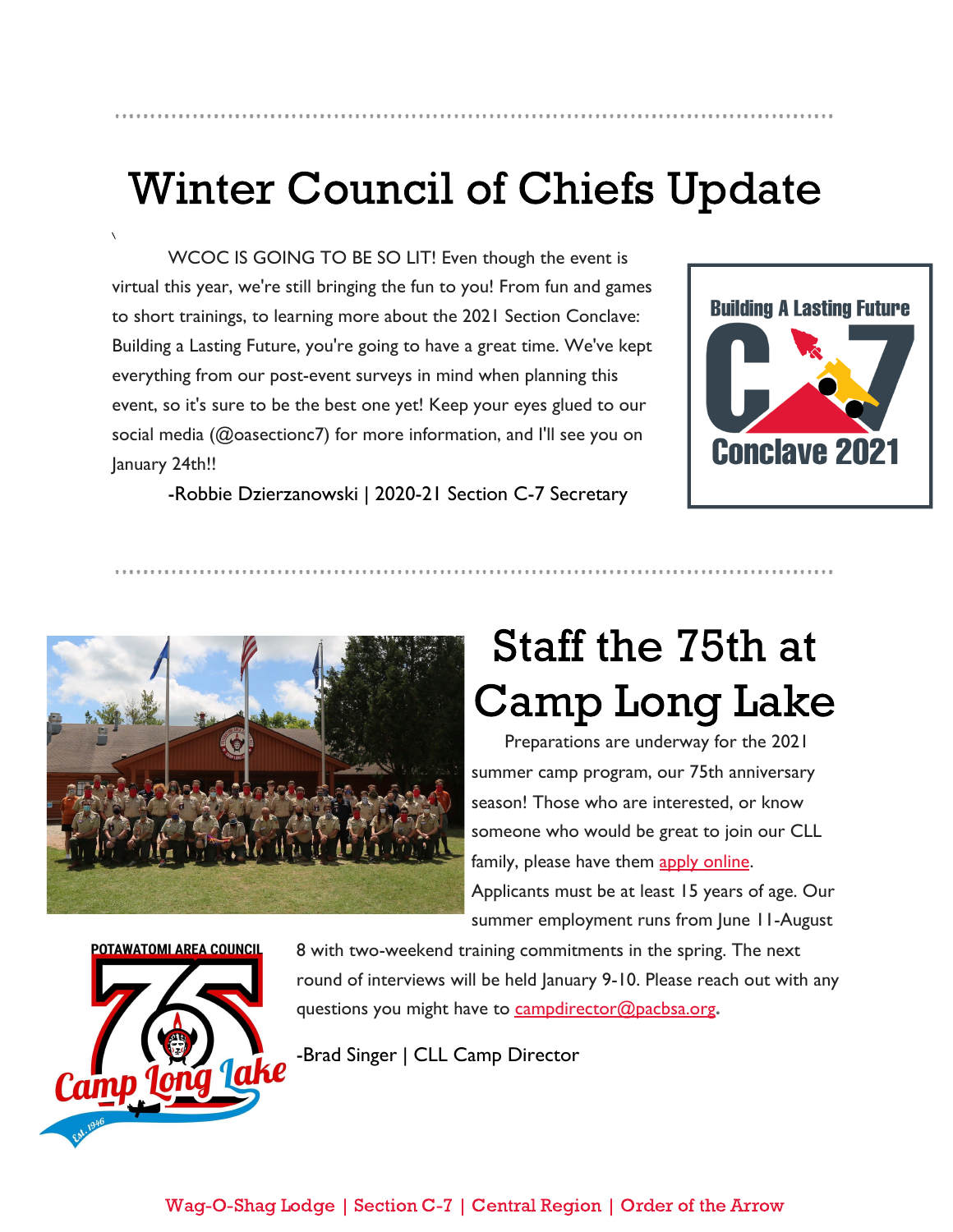### New NLS and DYLC Dates

The dates and locations for the 2021 National Leadership Seminars and Developing Youth Leadership Conference have been released: London, OH - May 7-9, Kansas City, KS - May 21-23, and Grass Lake, MI - Oct 15-17. NLS and the DYLC are the premier leadership training programs within the Order of the Arrow. The National Leadership Seminar focuses on enhancing the leadership skills of key youth leaders and adult members, to become better leaders inside Scouting and within the greater community. The Developing Youth Leadership Conference focuses on growing the skills and knowledge of adult



NATIONAL LEADERSHIP SEMINA

advisers to develop youth leadership at all levels. Learn more at [central.oa-bsa.org/nls/](https://central.oa-bsa.org/nls/).

### OA High Adventure in 2021

This summer, YOU have the opportunity for a trip of a lifetime - to attend a National High Adventure Base for a discounted price through OA High Adventure. OA High Adventure is a program exclusive to only Arrowmen across our nation. There are treks varying from just \$200 in Northern Tier up to \$500 in Seabase. See the attached flyer for all five of the different programs OAHA offers. This is by far the best way to experience a National High Adventure Base. You meet other Arrowmen from across the nation, contribute exciting service like trail building the first half of your trek, and then get to go above and beyond the normal high adventure program for the second half. For more information, visit **0a-bsa.org/high-adventure**. To sign up now, go to [registration.oa-bsa.org](http://registration.oa-bsa.org/). Be brave, adventurous, and come on OA High Adventure!